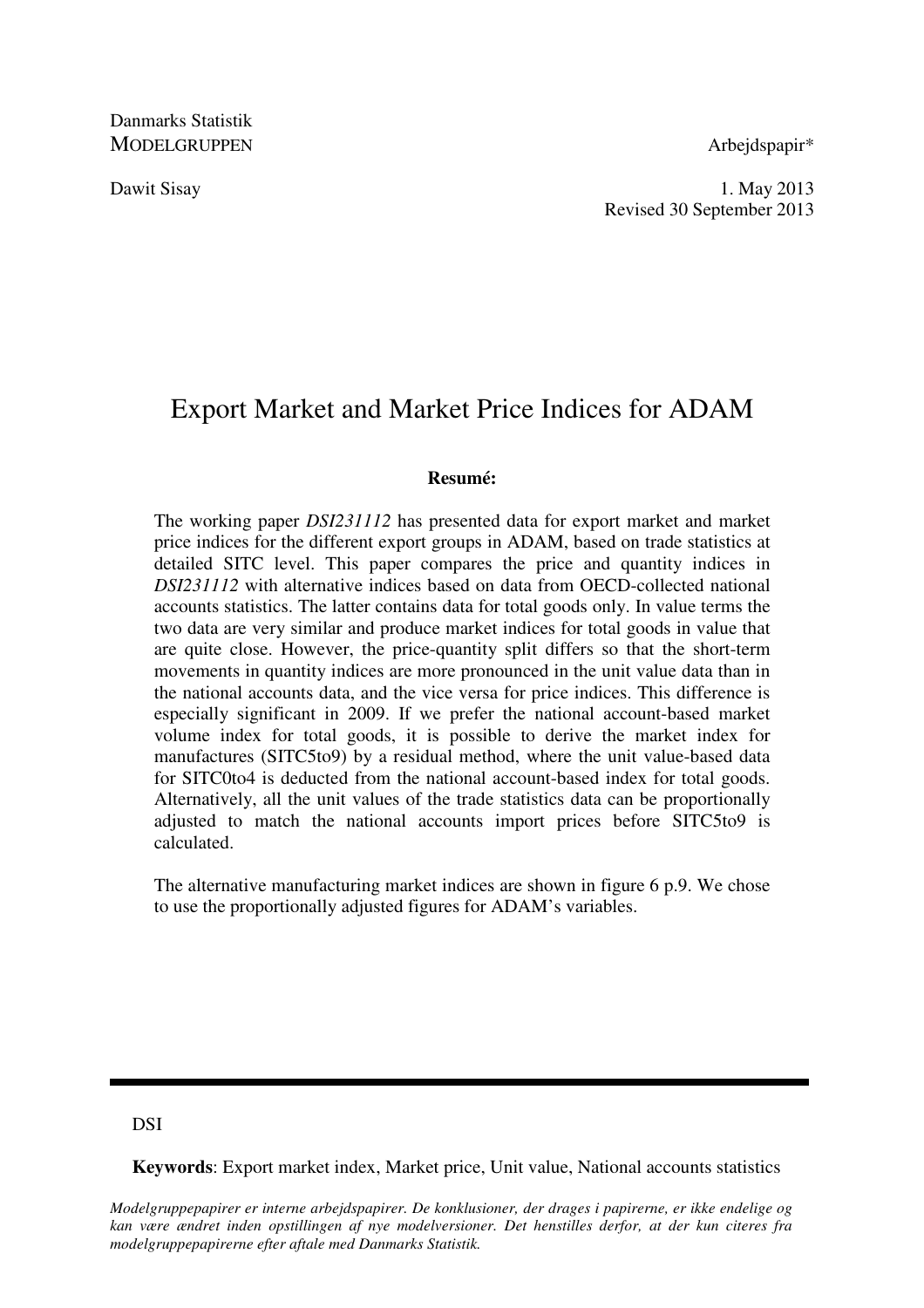# 1. Introduction

In this paper we compare the export market and market price indices for total goods constructed based on unit values from the detailed data in *DSI231112* with equivalent series constructed from the OECD National Accounts Statistics. In value terms the two market indices resemble each other pretty well. However, there are some differences concerning the price-quantity split, especially concerning the recession year 2009. If the two sources had happened to produce the same market index for total goods, it would be straightforward to apply the unit value data to disaggregate the total goods market index into ADAM sub-groups, e.g SITC5to9, manufactures. But, there is a discrepancy, and therefore we may calculate the SITC5to9 market index in more than one way. We may choose to rely fully on the unit value data, we may choose to derive the SITC5to9 market index residually by subtracting the unit-valuebased indices for SITC 0 to 4 from the national accounts based index for total goods, or we may adjust the unit-value data proportionally until it produces the same total index as the national accounts before we calculate SITC5to9 market index. In the following section we present the OECD national accounts statistics and in the subsequent sections we present the options for export market and market prices for ADAM export groups.

# 2. OECD National Accounts Statistics

The OECD iLibrary provides aggregate national accounts statistics for member countries. Included are value and volume of total imports of goods. Export market and market price indices for total goods can be constructed based on these data.

National accounts prices are constructed using various methods in individual countries. Members of the EU construct prices using the chained Paasche index formula, whereas e.g. the United States uses the chained Fisher index formula. Since the main part of Danish exports is to EU countries, we consider the national accounts based market price to be a chain Paasche index and, consequently, the volume export market index to be a chain Laspeyres index. Hence for comparison purpose, it would be appropriate to construct the unit value based market prices based on Paasche index and the export market index based on the Laspeyres index. Nevertheless, we have seen in *DSI231112* the downward and upward biases in Paasche and Laspeyres indices render them misleading and that the Fisher index shall be used. Even though our preferred choice is the Fisher index, for comparison purpose we also report the Paasche price and the Laspeyres quantity indices when necessary.

In *DSI231112* the market index has been constructed in three different ways: chained Laspeyres, Paasche and Fisher indices. These formulae have significance only when aggregating the detailed 5-digit SITC unit values to 1 digit SITC unit values at the country level. Once partners import prices and quantities at 1-digit SITC are available using one or the other index formula to construct export market and market price indices does not alter the final result. The OECD constructs these market indices based on weights in a fixed base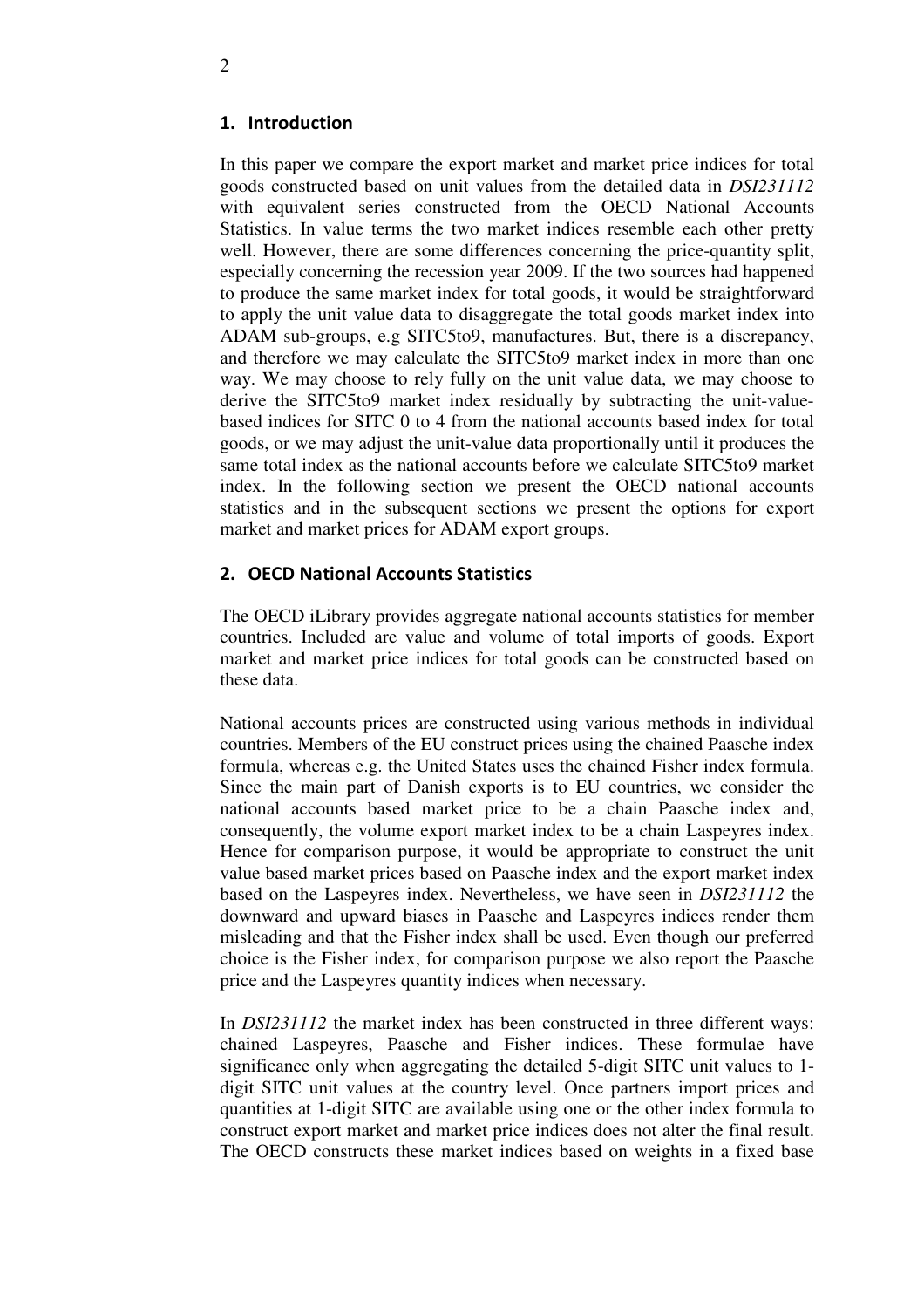year. The box below explains the difference between this weighting scheme and the weighting used for constructing market indices for ADAM.

#### **Box 1: Market index measures**

In ADAM the volume export market index is constructed using the chain Laspeyres formula, defined as:

$$
\frac{fEe_t}{fEe_{t-1}} = \sum_j \frac{X\_DNK_j_{t-1}}{X\_DNK_jWLD_{t-1}} * \frac{fEe_{j,t}}{fEe_{j,t-1}}
$$
(1)

Where *j* is partner countries, *fEe* is the Danish export market index in volume, *fEe<sup>j</sup>* is country j's import in volume, *X\_DNK\_j* is Danish export to country j, and *X\_DNK\_WLD* is total Danish exports to partner countries. Thus the growth in the market for Danish exports is measured as a weighted sum of the growth in trading partners' import. The weight is country *j*'s share of total Danish exports in the previous year. An alternative to (1) is to use e.g. 2005 as fixed base and weight. This fixed weight index can be written as:

$$
\frac{fEe_t}{fEe_{2005}} = \sum_j \frac{X_{DNK\_j_{2005}}}{X_{DNK\_WLD_{2005}}} * \frac{fEe_{j,t}}{fEe_{j,2005}} \Leftrightarrow
$$
\n
$$
X_{WLD\_j_{2005}} * \frac{fEe_t}{fEe_{2005}} = \sum_j \frac{X_{DNK\_j_{2005}}}{fEe_{j,2005}} * fEe_{j,t}
$$
\n(1\*)

Equation (1\*) gives an export market that is equal to total Danish exports in 2005. OECD uses a similar formula but replaces total imports to country *j* in 2005, *fEej,2005*, by total world exports to country *j* in 2005:

$$
fE e_t^{OECD} = \sum_j \frac{X_{DNK}}{X_{WLD}}_{j_{2005}} * fE e_{j,t}
$$
 (2)

For a trade matrix that is harmonized *fEej,2005* should equal *X\_WLD\_j2005*. However, in practice they differ, but also in practice *fEej,2005* is used instead of *X\_WLD\_j2005* in equation (2) as the former is readily available, this is for example the case in the Danish National Bank. Consequently, the difference between ADAM's and OECD's index is basically only a question of chained versus fixed weight indices.

Both the ADAM and the OECD calculations are extended index approaches. It is sometimes proposed to measure the export market as a simple sum of partners' imports, i.e.

$$
fEe_t^{SUM} = \sum_j fEe_{j,t} \tag{3}
$$

This practice is not advisable as it fails to discriminate the Danish trading partners by their share of Danish exports. In particular, this method is not appropriate when using chained price or volume indices.

The figure below presents market index for industrial exports in volume terms based on the equations above. Equation (1) and (2) yield similar results, the market index based on equation (3) is somewhat different from the others. As in *DSI231112,* here too we use chain indices.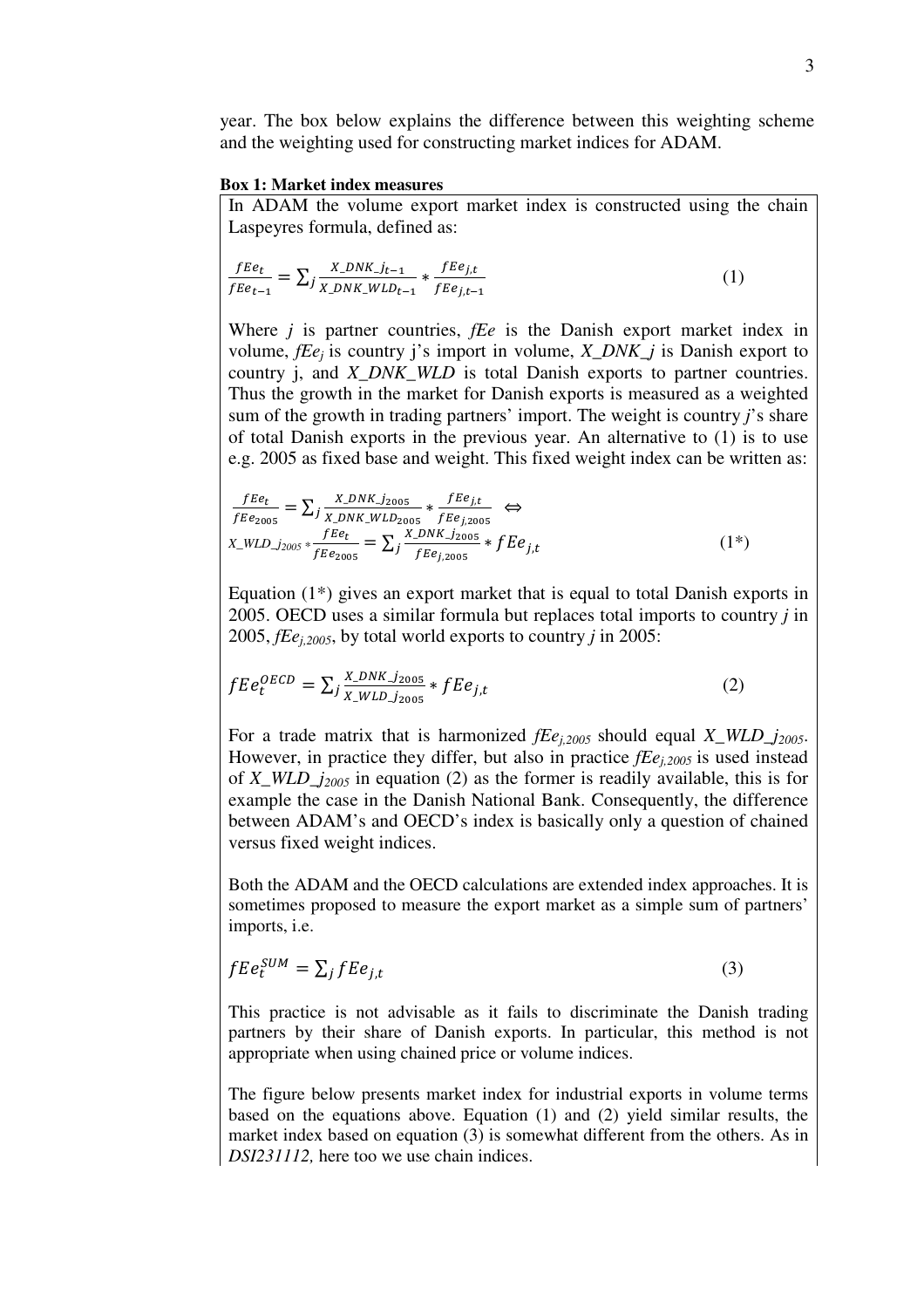

Note: the trading partners considered are Australia, Austria, Canada, Switzerland, Germany, Spain, Finland, France, Great Britain, Greek, Ireland, Iceland, Italy, Japan, Netherland, Norway, New Zealand, Portugal, Sweden and United States.

Figure 1 presents the export market index and market share for total goods in value terms. The different labels are as follow: the series "Unit value" is based on unit values from the detailed SITC data, the series "National account" is based on the OECD national accounts statistics, and the series "ADAM" is the data used in ADAM, and could be considered a vintage version of the national accounts data (with homemade data for 2003 and onwards). In the model group since 2003 export market indices have been calculated by approximating imports of trading partners as a constant share of their respective GDP and Danish import prices are used as a proxy for market prices. The resulting time series are not official figures, and this data is labeled "ADAM-homemade".

## **Figure 1. Market index and market share for total exports of goods in value terms (2000=1)**



In value terms the unit value data and the national accounts data produce very similar export market indices. Before 2002 the data from ADAM is also similar with the other two datasets. Figure 1b shows the market share (Danish exports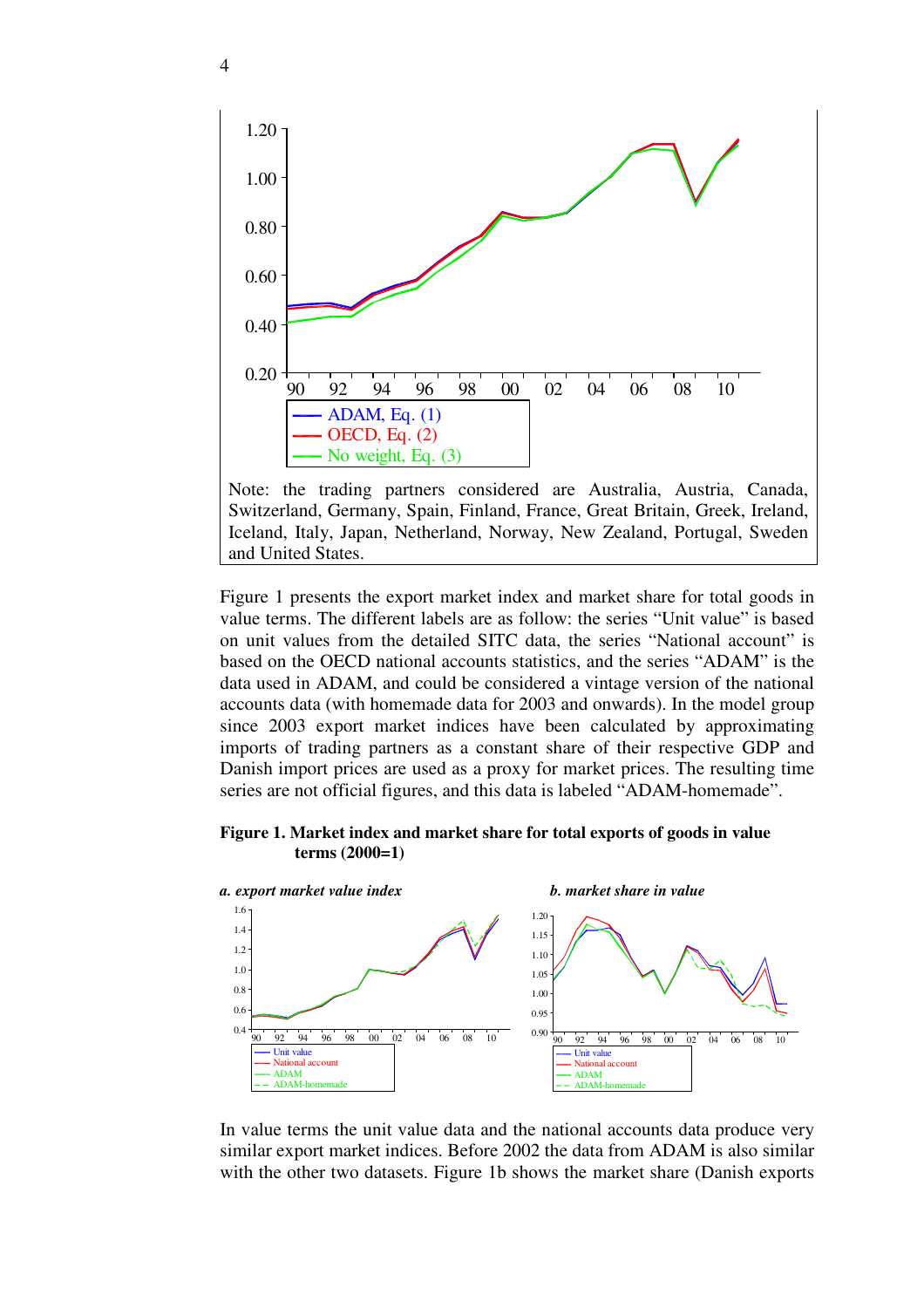as a ratio of the market index) for total goods excluding services. All the three datasets show the Danish market share in value terms has been falling moderately over the last 20 years.

Figure 2 presents the export market in volume and market price for total goods. We have concluded in *DSI231112* that the Fisher index is the ideal index to use due to upward and downward biases in the Laspeyres and Paasche indices, respectively. In this section, for comparison purposes only, we recall these indices. This is because most of Denmark's trading partners are members of the European Union, and EU member states use Paasche price indices in the national accounts. It would be natural to use the Paasche version of the unit value price index when comparing with national accounts data.

The Fisher-based unit value exhibits a marked difference in trend from the national account data. The Fisher-based unit value for total goods seems to increase by more than the national accounts price index for total goods. This difference in trend may reflect the quality adjustment of not least high technology products in the national accounts price indices. For example, computer prices are efficiency adjusted, and their prices fall overtime. Unit values do not have such quality adjustments.

Alternatively, the trend difference can be largely reconciled by using Paasche price and Laspeyres quantity indices. There is a lot of similarity between the Paasche price and the Laspeyres quantity indices from the unit value data and the national accounts price and quantity indices. This could, however, be due the downward and upward biases in Paasche and Laspeyres indices that the unit value data and the national accounts data look alike.

Besides the difference in trend, there is also a marked difference in the recession year 2009, in which the national accounts import prices drop by a solid 9 per cent while the unit value of the trade statistics data only falls by 1 per cent. We do not have a good explanation of the difference in 2009. The unit value calculation relies on outlier detection and deletion, and we may wrongly be deleting actual price falls in a recession year like 2009. However, a closer scrutiny of the outlier filtering process in *DSI231112* indicates no such omission of price changes in 2009.



#### **Figure 2. Market index in volume and market price for total goods (2000=1)**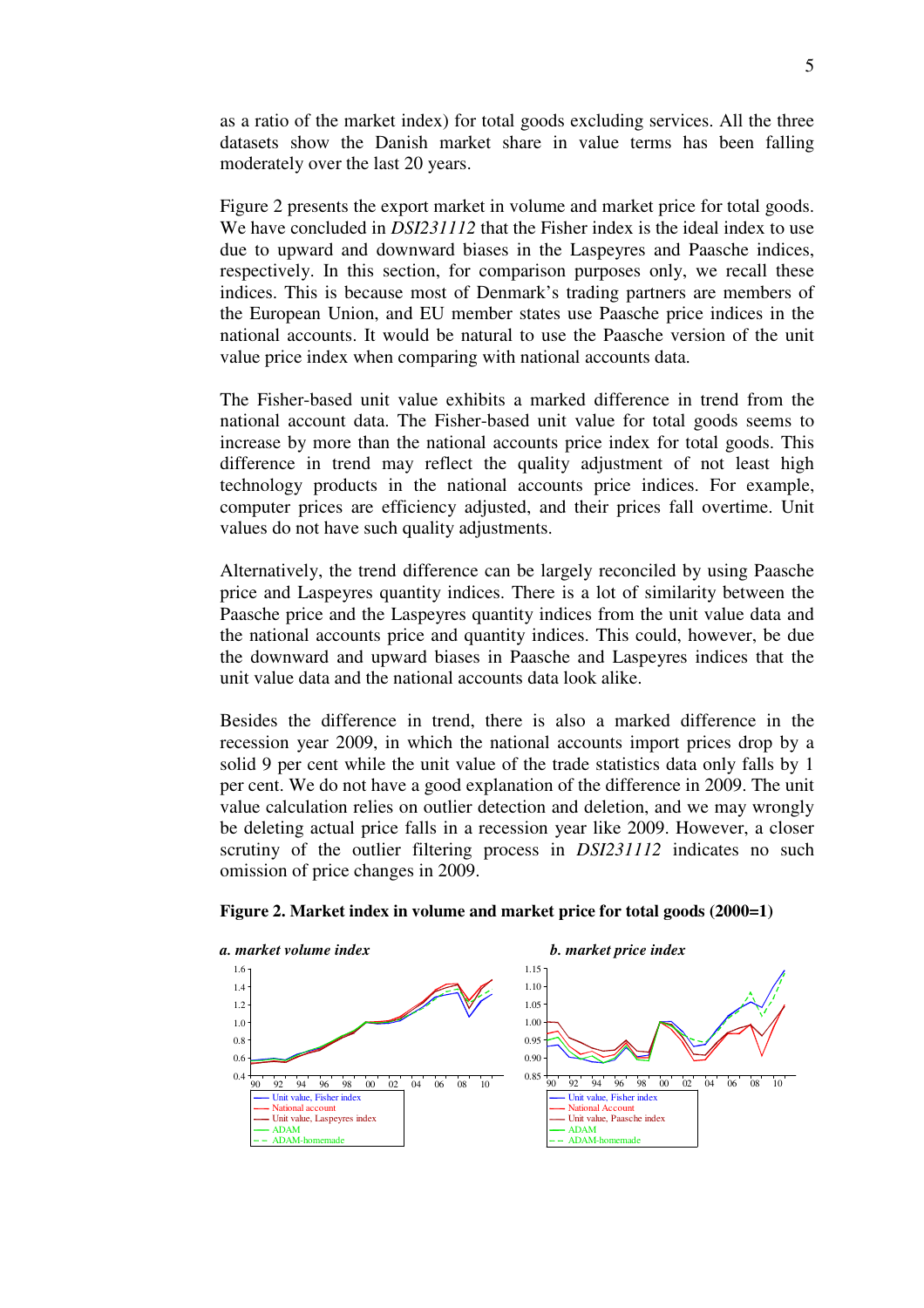From here on we report only the Fisher index for the trade statistics data as it is our preferred index. Figure 3 compares market shares in volume terms and relative prices (Danish prices relative to market prices) for total goods from the different sources. The market share based on the Fisher index falls moderately. In 2009 there is a pronounced gain in market share in real terms in the unit value data and only a small gain in the national accounts data. This gain in market share reflects that Danish exports have fallen less than the market index. Whether the gain in real market share in 2009 is as large as in the unit value data or as small as in the national accounts data is open to discussion. Compared to the relative price based on the national accounts data, the relative prices based on the trade statistics data rise only moderately. The two relative prices exhibit a significant difference in 2009, the former shows a loss in price competitiveness and the latter shows a gain in price competitiveness.

**Figure 3. Export market share in volume terms and relative prices for total goods (2000=1)** 



Given that the unit value and the national account datasets produce different export market volume and market price indices for total goods, we have three options for such indices for the disaggregated ADAM export groups. First, we can disregard the differences between the unit value and the national accounts figures and continue to use the Fisher indices as presented in *DSI23112*. Second, we can choose to derive the SITC5to9 market index residually by subtracting the unit- value-based indices for SITC 0 to 4 from the national accounts based index for total goods. Third, we can adjust all the unit value data proportionally so that they add up to the national accounts total for goods. The following sections present the calculations needed for the second and third option.

#### 3. Manufactured exports as a residual

If we use the national accounts data for total goods, one of the alternatives for reconciling the detailed data to add up to the national accounts data is to residually calculate the market index for SITC5to9. Exports of goods in ADAM are divided into five groups: agricultural products, 01, material, 2&4, energy,3, manufactured goods excl. ships and aircrafts, 59, and ships and aircrafts, 7y. For homogeneous products unit value based price indices can be reliable. Thus, if we assume the export groups 01, 2&4, 3 are more homogeneous than the group 59, we can use the detailed data for the former and create export market and market price indices for 59 as a residual by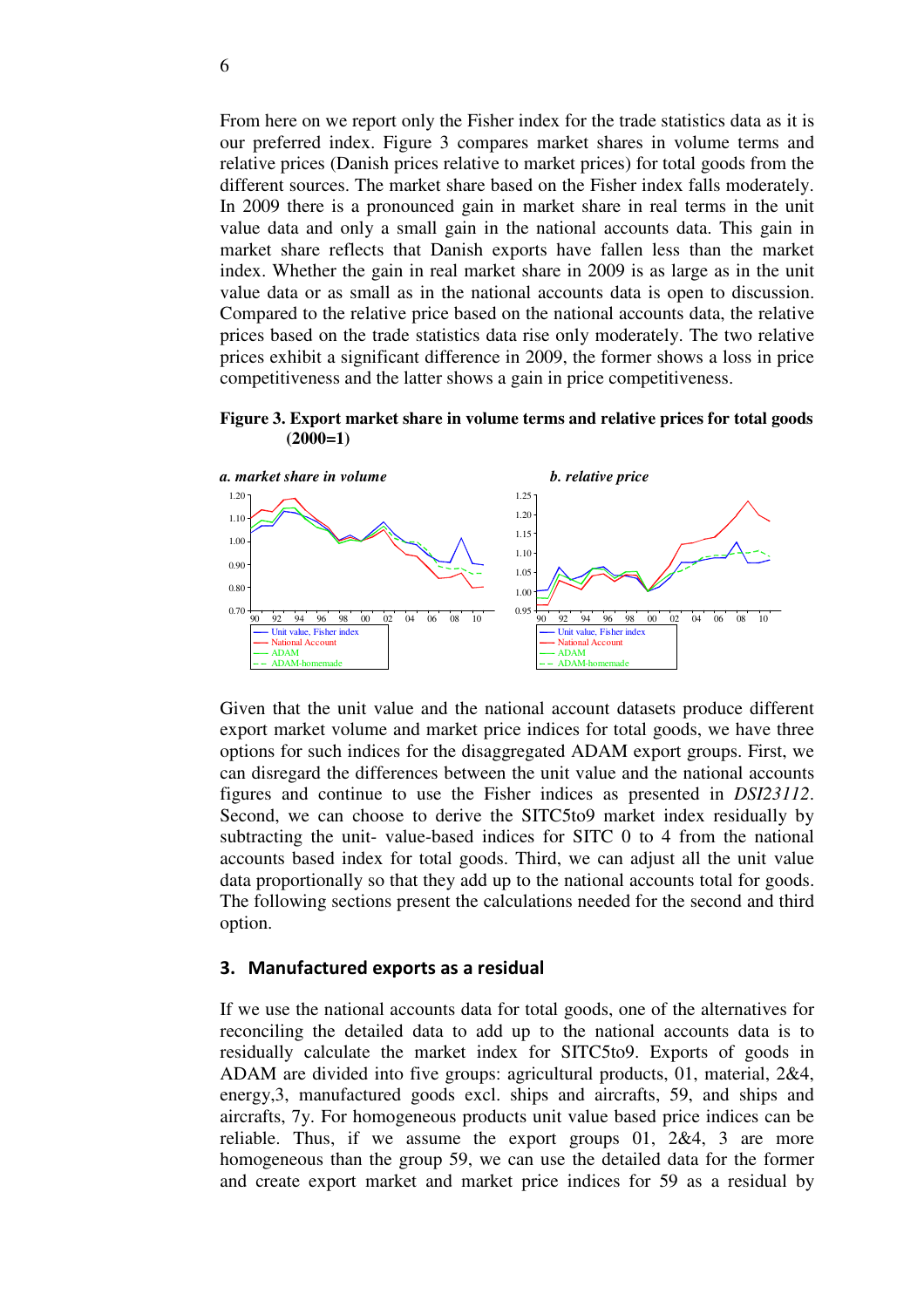subtracting the trade statistics based results for SITC 0 to 4 from the national accounts total. That is we use the national accounts indices for total goods and the trade statistics based unit value indices for export groups 01, 2&4, and 3 to produce export market and market price indices for manufactured exports.

Market price, *pee59*, and market index, *fee59*, for industrial exports including ships and aircrafts as a residual from the national accounts data for total goods are constructed by first creating industrial import price and quantity for each partner country as a residual. We first define industrial imports in current prices, *M59*, and previous year prices, *DM59*, for each partner as:

$$
M59 = M09 - M01 - M24 - M3 \tag{4}
$$

$$
DM59 = DM09 - DM01 - DM24 - DM3 \tag{5}
$$

Where, *M09* and *DM09* are national accounts data for total goods in current and previous year prices, respectively, and the remaining groups are as defined above and are taken from the detailed unit value data that are based on the Fisher index. The ratio *M59/DM59* [*=*(*pM59\*fM59*)/(*pM59\*fM59*)] is equivalent to *pM59/pM59-1* which can be cumulated to give price levels for each partner's industrial import, and the price levels are used to make the volume of industrial imports as *fM59=M59/pM59*. Once prices and quantities of industrial imports for partner countries are ready, export market and market price indices for industrial exports can be created. Figure 4 reports the residually calculated export market and market price indices for manufactures.

**Figure 4. Market index in volume and market price for manufactured exports, (2000=1)** 



The residually calculated data resembles to a larger extent the national accounts price for total goods. The residually calculated prices tend to fluctuate more than the unit-value-based price and the vice versa for the quantity. One drawback in this calculation is that any error in the other export groups (01, 2&4, 3) will be reflected in the residual price and quantity indices. Figure 5 presents the market share and relative prices for industrial exports for the different datasets. The market share based on the Fisher index falls less than the market share based on the national accounts. The ADAM data before 2002 closely resembles the residually calculated data.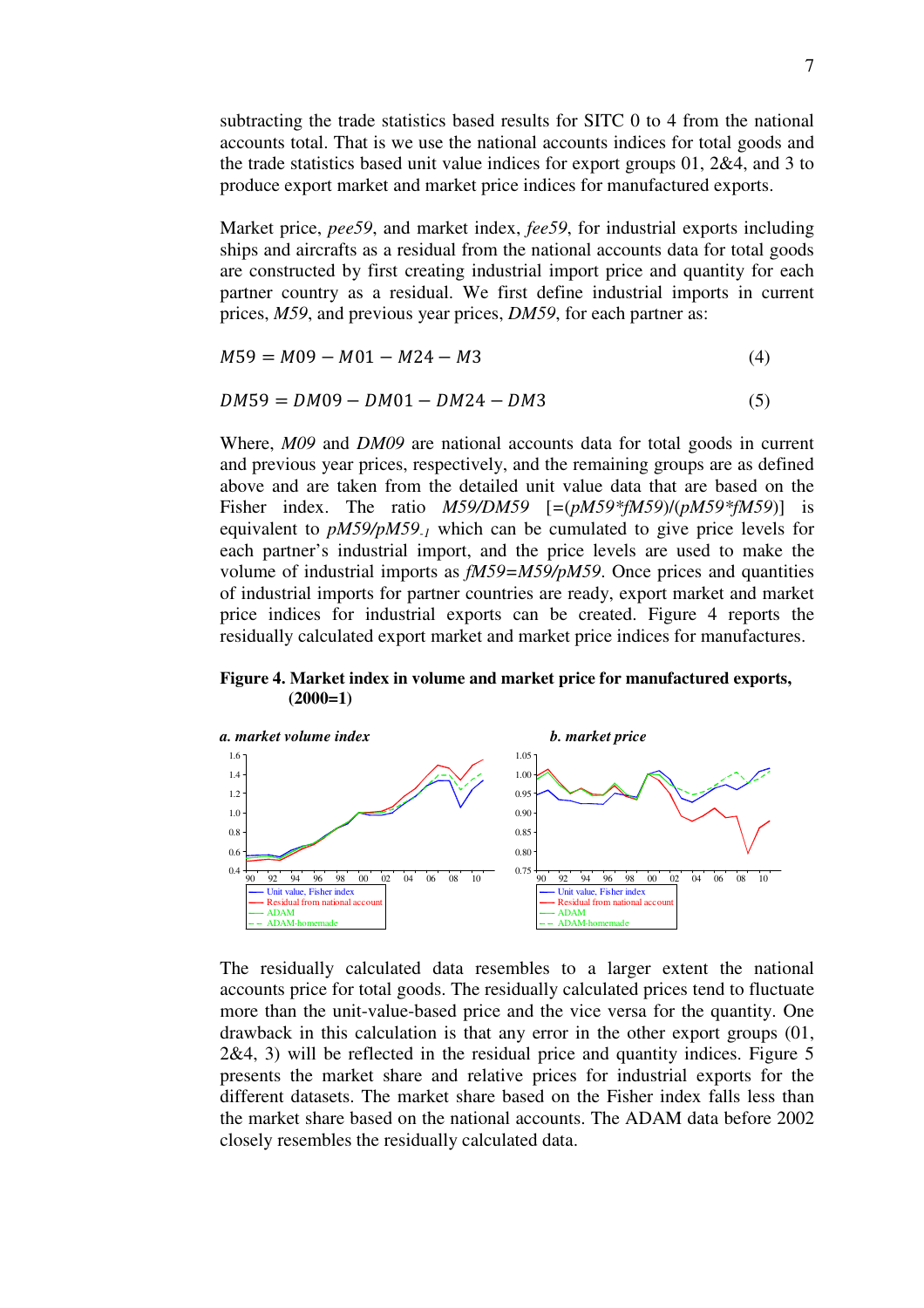**Figure 5. Market share in volume and relative price for manufactured exports, (2000=1)** 



Figure 1b showed that the Danish market share for total goods in value terms increased in 2009. According to the unit value data for manufactured exports the gain in market share for manufactures is a real market gain in volume terms and according to the residually calculated market share it is mainly a gain in the terms of trade/loss of price competitiveness, see figure 5. This reflects the basic difference between the national accounts data and the unit value data in 2009.

## 4. Proportional Adjustment

Residually calculating the export market and market price indices for SITC5-9 runs the risk of including errors in the unit value data for SITC 0-4 in the price and quantity indices for manufactured exports. An alternative is to spread out the difference between the unit value and the national accounts total among all the detailed SITC components, i.e proportionally adjust all the unit value-based export market and market price indices for the different export components in ADAM so that they add up to the national accounts total.

We proceed as follow: first the detailed imports of each trading partners at current and previous year prices from the unit value data are proportionally adjusted to their respective national accounts total for imports at current and previous year prices. That is for each partner we multiply the detailed imports by the ratio of national accounts total to unit values total, given as:

$$
\widehat{M} < i > = M < i > * \frac{M09}{\sum_{i} M < i} \tag{6}
$$

$$
\widehat{DM} < i > = DM < i > * \frac{DM09}{\sum_{i} DM < i} \tag{7}
$$

Where  $i = 01,24,3,59$ ,  $M09$  and  $DM09$  are national accounts data for total goods in current and previous year prices, respectively,  $M \lt i >$  and  $DM \lt i >$  are unit value data for SITC-*i* in current and previous year prices, respectively. Note that the current value fraction applied in (6) is closer to 1 than the fraction in (7). The ratio between the proportionally adjusted imports in current price  $(\widehat{M})$  and in previous year prices  $(\widehat{DM})$  gives relative price changes that can be cumulated to price levels, i.e.  $\hat{M} < i > \hat{D M} < i > = pm < i > /pm < i > -1$ . The price levels are used to deflate value of imports to get quantity of imports.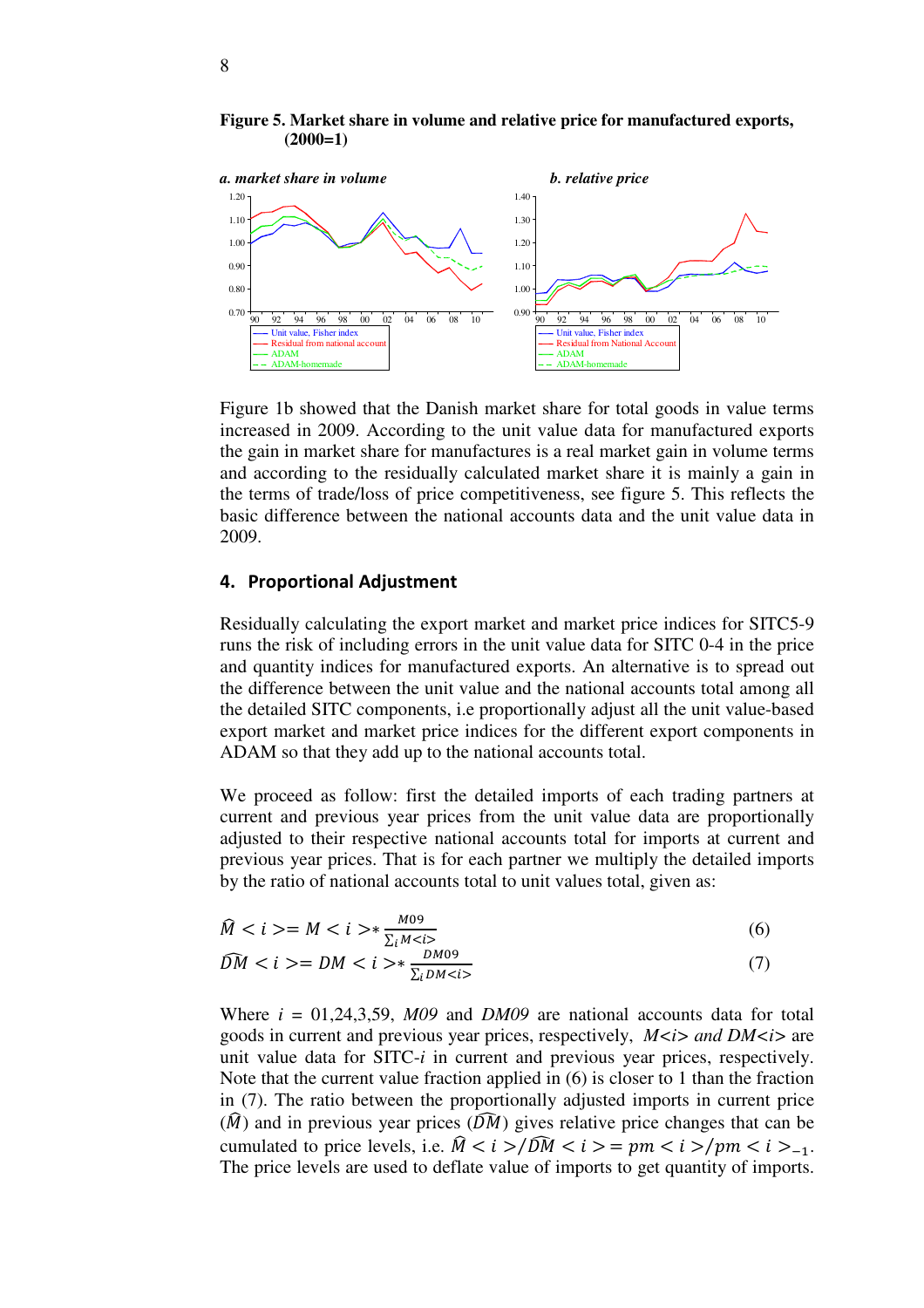From here on the Fisher index can be used to construct export market and market price indices. Figure 6 shows export market and market price indices for manufactured exports with four different cases, the other export components are reported in the appendix. An important difference between the residual data and the proportionally adjusted data is that the price in 2009 drops relatively by a smaller proportion in the proportionally adjusted series. This is because the discrepancy between the national accounts and the unit values total is now spread out in all export components.

#### **Figure 6. Export market, market price, market share, and relative price, manufactured exports, (2000=1)**



Basically, figure 6 represents the possibilities we have to choose between: the pure unit value Fisher indices, the residually calculated indices and the proportionally adjusted Fisher unit value indices.

# 5. Estimation

We can finally compare the alternative datasets for industrial exports by estimating the export equation. The different datasets can be compared in terms of the estimated parameters and the predicting ability of the equations. The sample period is 1970-2011, the datasets are extended before 1990 using data from ADAM. Here we only report the estimated result, for a detailed discussion of the export equation see ADAM book. Table 1 presents the estimation result.

The estimated parameters are not significantly different from one another. The long term and short term price elasticities are marginally lower in the unit value data. The predicted market share from the unit value equation rises more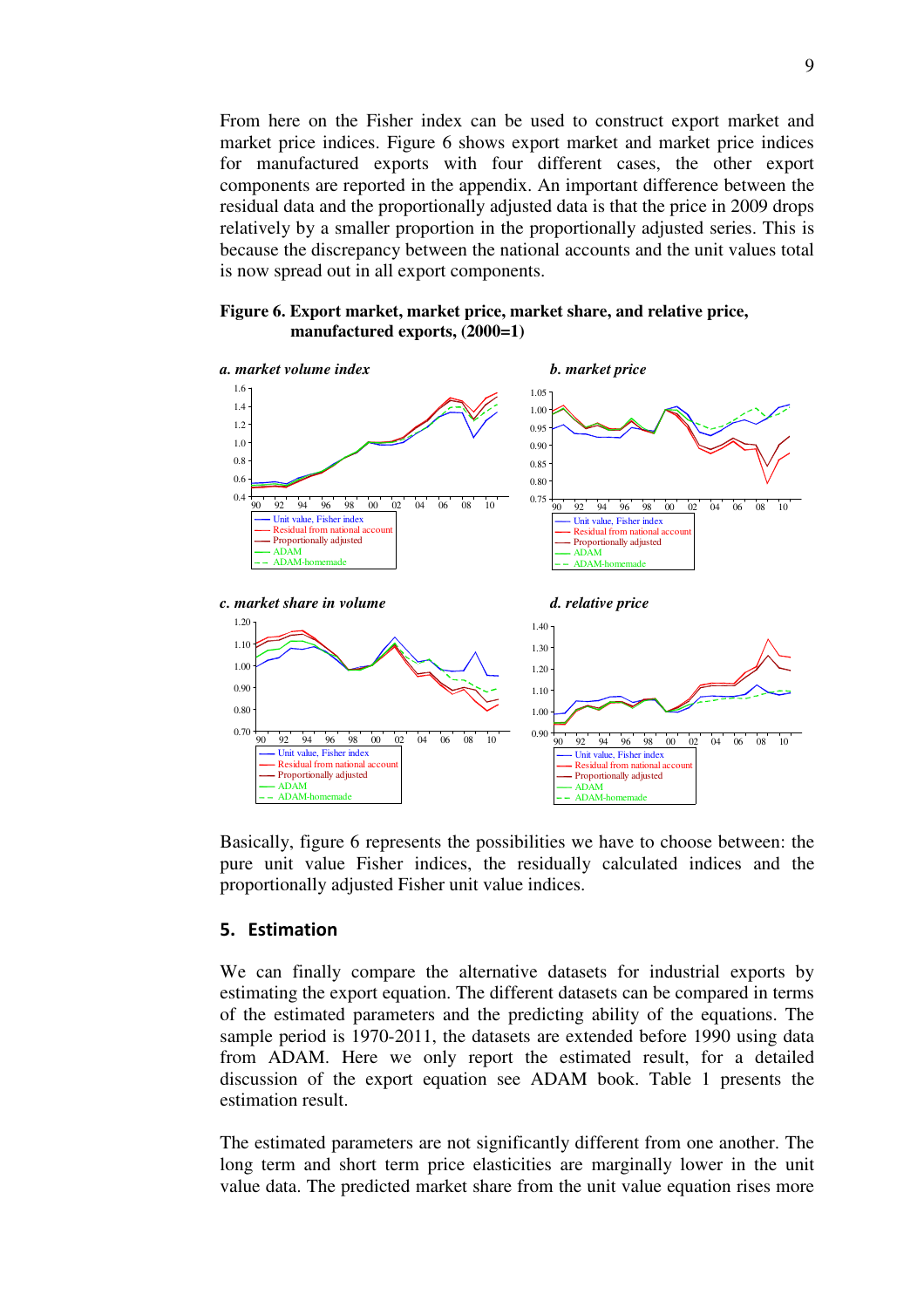significantly than the other predicted market shares in 2009, this is consistent with a short term demand elasticity less than one, see figure 7.

| Variable               | ADAM-name                                             |         |         |         | <b>ADAM</b> Unit value Residual Proportionally |
|------------------------|-------------------------------------------------------|---------|---------|---------|------------------------------------------------|
|                        |                                                       | data    | data    | data    | adjusted data                                  |
| Manufactured<br>export | Dlog(fE59)                                            |         |         |         |                                                |
| Market change          | $Dlog($ f $Ee$ 59)                                    | 0.81    | 0.66    | 0.62    | 0.64                                           |
|                        |                                                       | [0.08]  | [0.05]  | [0.07]  | [0.06]                                         |
| Relative price         | Dlog(pe59/pee59)                                      | $-0.71$ | $-0.71$ | $-0.77$ | $-0.75$                                        |
| change                 |                                                       | [0.10]  | [0.08]  | [0.07]  | [0.07]                                         |
| Lagged export          | $log($ fE59 <sub>-1</sub> $/$ fEe59 <sub>-1</sub> $)$ | $-0.40$ | $-0.46$ | $-0.40$ | $-0.41$                                        |
|                        |                                                       | [0.11]  | [0.08]  | [0.07]  | [0.08]                                         |
| Relative price         | $log(pe59_{-1}/pee59_{-1})$                           | $-1.57$ | $-1.46$ | $-1.52$ | $-1.56$                                        |
|                        |                                                       | [0.18]  | [0.14]  | [0.11]  | [0.12]                                         |
| Reunification          | dum91                                                 | 0.18    | 0.18    | 0.17    | 0.18                                           |
| dummy                  |                                                       | [0.03]  | [0.02]  | [0.03]  | [0.03]                                         |
| Dummy change           | Diff(dum91)                                           | 0.06    | 0.06    | 0.05    | 0.05                                           |
|                        |                                                       | [0.03]  | [0.02]  | [0.02]  | [0.02]                                         |
| $R^2$                  |                                                       | 0.78    | 0.86    | 0.87    | 0.87                                           |

**Table 1. Estimation output, manufactured exports** 

Note n=1971-2011, standard errors in square bracket. The battery of misspecification tests, not printed here, show the two models have desirable properties. The error correction coefficient and the short term reunification dummy are restricted. The long term relation, e.g for the proportionally adjusted data, is given as: *log(fe59) = log(fee59) -1.57\*log(pe59/pee59)- 0.18\*dum91*.

# **Figure 7. Actual and fitted market share, manufactured exports**



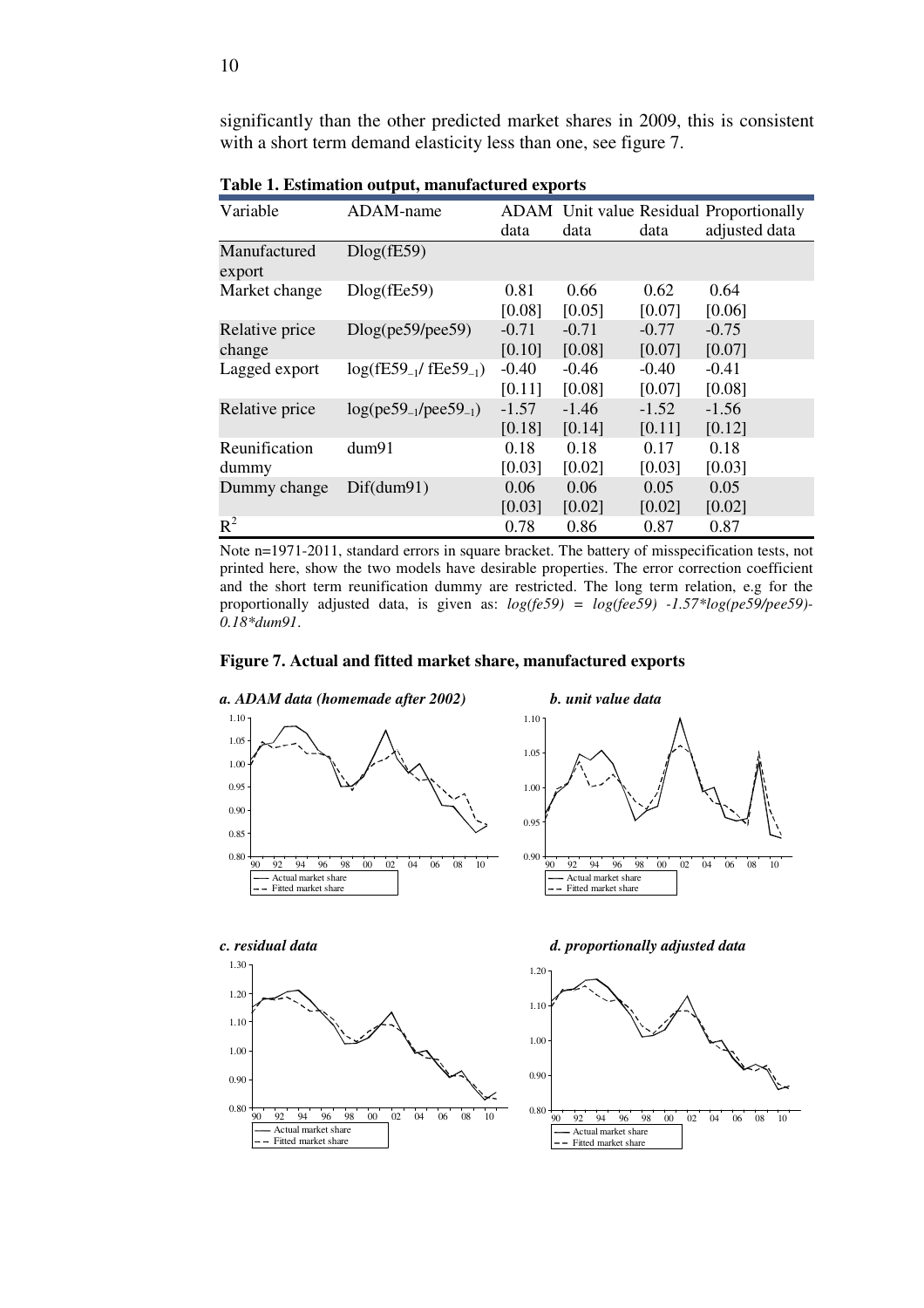## 6. Conclusion

We have presented the new export market data, volume and price, that is included in the latest version of ADAM. The new export market data reflects the national accounts data for total imports of goods of our main trading partners. These national accounts data for foreign counties are taken from OECD's database. Total imports of goods are not broken down on sub-groups in the official national accounts, so we supplement the national accounts data by detailed international trade statistics data, also collected by OECD from the national statistical institutions.

The trade statistics data has to be split into volume and price and to this end we use unit values as prices. There is a lot of noise in the detailed unit values, which makes it necessary to filter out extreme changes at the detailed level. The filtering removes the largest outliers, but the filtered unit values are still volatile. This volatility makes chain indices biased. More specifically, a chained Laspeyres price index, weighting the detailed unit values, will be upward biased and a ditto Paasche price index will be downward biased to a considerable magnitude. The geometric average of Laspeyres and Paasche, i.e. the Fisher index, is more robust to volatile inputs and is our preferred index.

Now, the total Danish export market for goods can be calculated on the basis of both national accounts data and trade statistics data. In nominal terms the results are similar. However, the split of value into volume and price differs, reflecting the basic difference between price indices and unit value. For instance, import price indices are quality adjusted, unit values are not. In the case of computers, for example, the national account price indices are efficiency adjusted, and consequently the computer price index falls steeply over time. The unit value of computers represents the import value divided by the number of computers imported, and this simple average price of computers is not necessarily falling over time.

To adjust for the difference between the two datasets, we proportionally adjust the detailed unit values of the trade statistics data by the ratio between: 1) the national accounts price of imported goods and 2) the trade statistics based Fisher chain index for the unit value of total imported goods. With this adjustment, the two datasets basically produce the same time series for the aggregate market price and volume, and the import price and volumes of the trade statistics data are used to produce export market and market price indices for the export groups in ADAM.